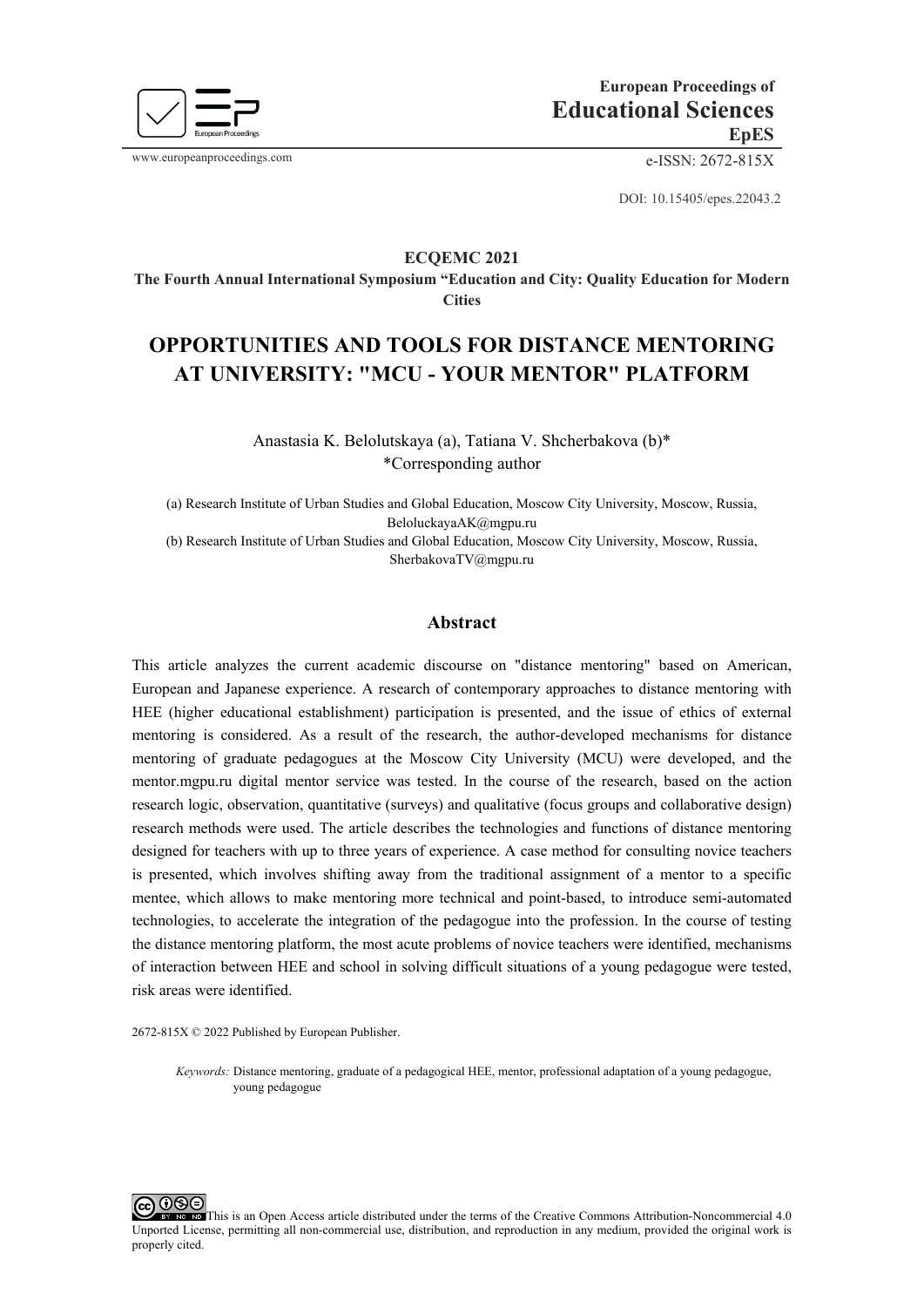# **1. Introduction**

The idea of distance mentoring is not new, before the COVID-19 pandemic this phenomenon was considered in the context of development of e-learning technologies. There are a number of synonyms for distance mentoring. They are: virtual mentoring, distance mentoring, cyber-mentoring, and e-mentoring. As a means of communication, distance mentoring uses telephone, FaceTime, synchronous tools such as webinars, audio and video over the Internet protocol such as Skype, Zoom, MS Teams and text chat; as well as asynchronous tools such as emails, discussion forums, blog posts and post comments. Traditionally, therefore, the emphasis in the development of distance mentoring technology has been on digital skills. For a detailed overview of current pandemic distance mentoring trends, see Mentoring  $\&$ Tutoring: Partnership in Learning (Irby & Pugliese, 2020), a specialized journal.

### **1.1. Potential of a mentor**

A number of studies have focused on the personal potential of the mentor (Kidd & Murray, 2013), the roles of the virtual mentor and change of his/her professional identity, leadership formation mechanisms, and the role of "change agents" (Owen, 2015, p. 13). The research of mentoring practices as a form of additional training of teachers is studied in many countries of the world, so in the University of Afyon-Karahisar (Turkey) a distance mentoring platform of forum type was tested, which carried out the selection and arrangement of mentor-mentee pairs, then the sites of distance communication were selected by the participants of the testing by themselves; participants of this project noted that mentoring is positive and enriches both parties; however, most participants said they wanted to establish face-to-face communication because face-to-face communication is more effective for a country's culture (Kahraman & Kuzu, 2016). The influence of national peculiarities on mentoring has also been noted by Japanese researchers (Obara et al., 2021) who, through in-depth interviews and observations, were able to identify and describe characteristics of Japanese mentoring such as paternalism, building long-term mentormentee friendships, continuity, and loyalty.

Staying within the e-learning logic, a number of studies have explored the potential of distance mentoring as an auxiliary tool in forming learning motivation, such as a collective work by American researchers studying the impact of distance mentoring programs on high school students' interest in healthcare careers; during the study, the authors observed distance mentoring practices by medical school professors of high school students in Alaska, Hawaii, and Puerto Rico, and noted a significant rise and long-term retention of motivation for medical education (Fernandez-Repollet et al., 2018).

#### **1.2. Algorithmization of distance mentoring**

The idea of automating the mentoring process occupies modern scientists, so the University of Zurich investigated the effectiveness of a chatbot as a personal development mentor on changes in the personal qualities and habits of the user. Before starting a self-development program, the subjects used a mobile app for ten weeks that performed a mentoring function, asking questions about health and life values and offering self-development advice, as a result it was found that the coaching intervention of an automated conversational agent significantly increases user motivation and machine mentoring can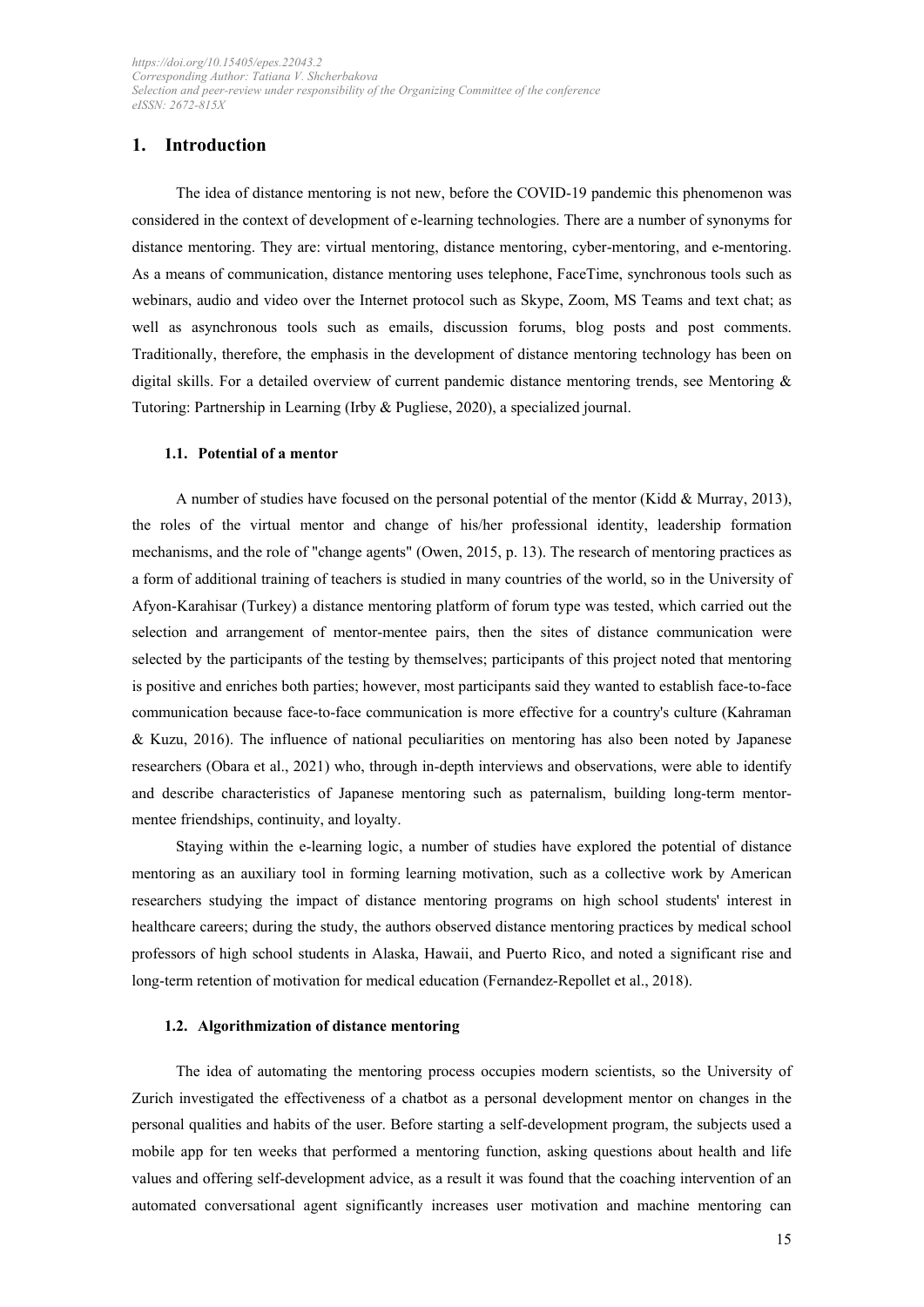significantly facilitate the process of starting counseling - psyche the mentee up, forming his/her expectations from mentoring, and subconsciously gathering a lot of information about the person, which will be a valuable starting point for profiling the mentee (Stieger et al., 2018).

A review of the literature revealed that the choice of a distance mentoring format is often motivated for a variety of reasons, for example, Hill et al. (2019) recommend choosing distance formats for mentoring in medical education for gender reasons, as women, and there are more women than men among medical students, are much safer and more comfortable with online interactions with a male mentor.

#### **1.3. Mutual distance mentoring practices**

With the development of digital technology, distance mutual development programs where the participant acts as both a mentor and a mentee are becoming more prevalent. For example, a paper by Courtney K. Baker and Laura E. Bitto of George Mason University (USA) describes the operation of a distance mentoring platform for the mutual development of mathematics teachers, the principles of mutual mentoring and the protocol for reflective dialogue, and defines the role of the academic mentor, who is present on the platform as an online adjunct instructor (Baker & Bitto, 2021). In a pandemic environment, medical scientists from nine universities in the United States, the United Kingdom, the Netherlands, Malaysia, Portugal, and Australia have gone a step further and developed a virtual workshop for medical professors in Zoom. The principle of the virtual interactive discussion arrangement is designed to allow for the simultaneous participation of health professions faculty members from different countries, and instructions are provided for moderators, taking into account the cross-cultural nature of mutual mentoring (McKimm et al., 2020).

#### **1.4. Mentoring activities of higher education establishments**

HEEs quite often initiate distance mentoring activities, primarily these activities aimed at those learners with whom it is impossible to maintain regular contact, they are applicants (Fernandez-Repollet et al., 2018), master's degree students (Fernández-García et al., 2019) and postgraduates (Lim et al., 2019). The 12th issue of Sustainability journal for 2020 provides a systematic review of the literature on forms of e-mentoring in higher education during 2009-2019 and lists 37 higher education establishments actively using distance mentoring (Tinoco-Giraldo et al., 2020, p. 13).

In a study by Spanish scientists (Fernández-García et al., 2019), Ana Fernández-García and colleagues examine the personal qualities and social-emotional competencies of college mentors. From the results of the study, it is clear that a mentor is not primarily a narrow specialist in the chosen scientific field, but rather a navigator for a postgraduate. Mentees consider work to increase motivation, support in moments of doubt and difficulties, the ability to increase the confidence of the postgraduates in themselves, assistance in correcting errors and mastering the publication methodology, assistance in developing interpersonal communication (social skills), clarify the specifics of the academic research environment, assistance in planning and organization of training, assistance in decision-making and administrative issues. The study proved the need for specific training and selection of distance mentors, among the areas of vulnerability of the mentor the researchers particularly noted that HEE professors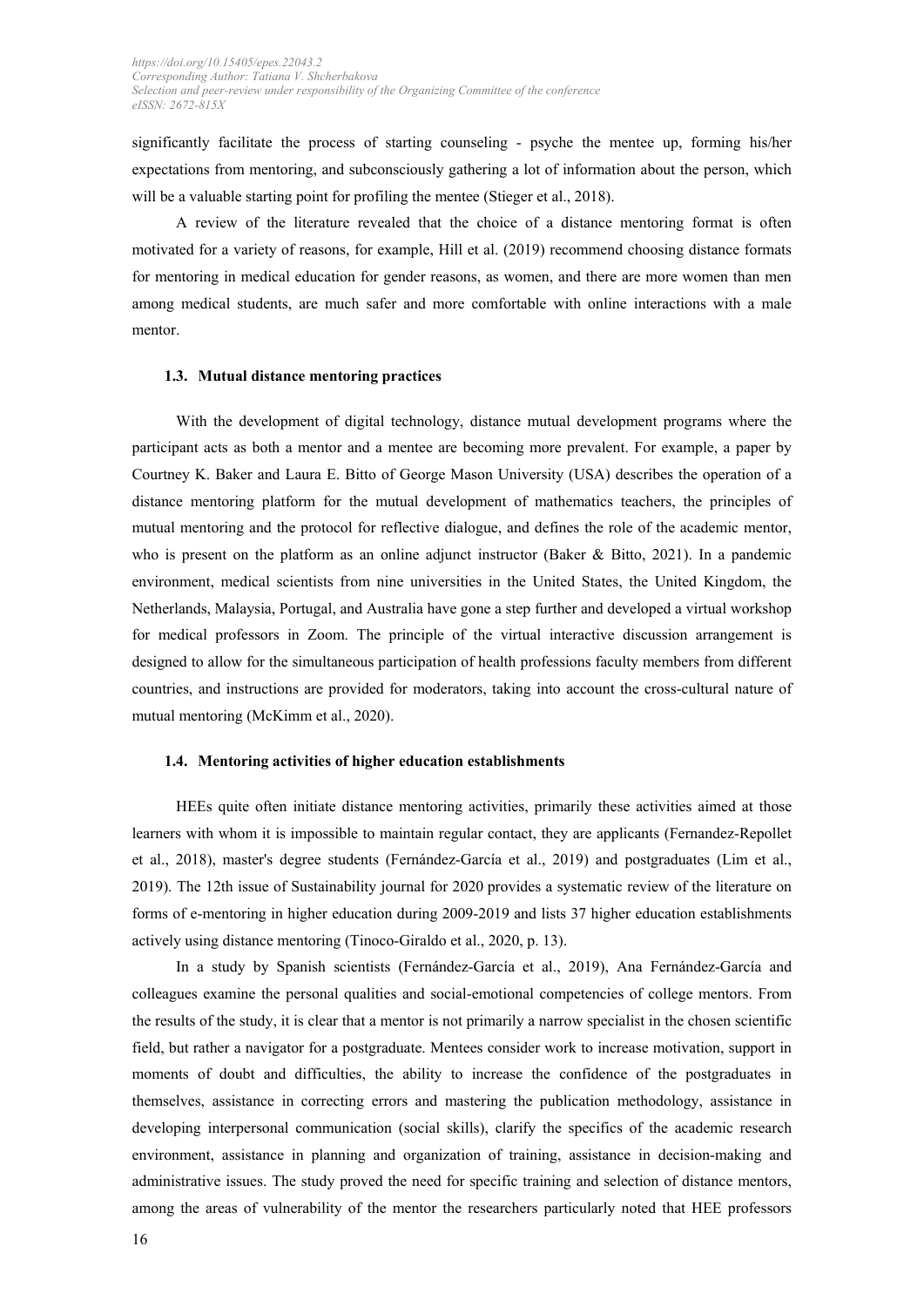confuse the mentoring role with the role of the teacher (Fernández-García et al., 2019, p. 41). A paper on the mentoring strategy of a small Andrews University in the United States (Lim et al., 2019), which has been engaged in correspondence work with postgraduates for 20 years, systematized distance mentoring strategies and techniques for developing a general culture of responsibility among postgraduates. The paper provides detailed guidelines for the mentor, provides an overview of the distance tools used, such as GoogleDocs, DropBox, Zoho Projects, and others.

# **2. Problem Statement**

Adaptation of young pedagogues is traditionally carried out in two familiar forms - in-school mentoring and involvement of novice pedagogues in public professional communities affiliated with regional educational management organizations. Pedagogical HEEs support occasional, thematic contacts with graduates, but are not built into the system of adaptation and mentoring, although they have a large talent pool, establishing contact with graduates and a great scientific and practical interest in communication with the next generation of pedagogues. In modern conditions of development of distant mentoring formats it's possible to build a model of academic mentoring focused on distant communication.

# **3. Research Questions**

This research posed several questions: theoretical - is a pedagogical HEE capable of being an actor in mentoring a novice pedagogue? What are the constraints of distance mentoring at a university? And practical questions - how to organize an effective distance mentoring that not only young pedagogues but also mentors will be interested in (identifying effective schemes for distance communication)? What Internet-based mentoring platform services should be present on the distance mentoring platform for its effective functioning?

### **4. Purpose of the Study**

The purpose of the study is to determine the capabilities and schemes of distance mentoring of novice pedagogues to analyze the testing of distance mentoring platform at a university mentor.mgpu.ru in 2020-2021.

### **5. Research Methods**

The methodology of the research involves a mixed approach, quantitative and qualitative research methods were applied, which allowed a comprehensive approach to solving the research tasks. The research was carried out within the framework of action research approach during the development of academic distance mentoring service, the stepwise results of the research were implemented in the distance mentoring platform under development.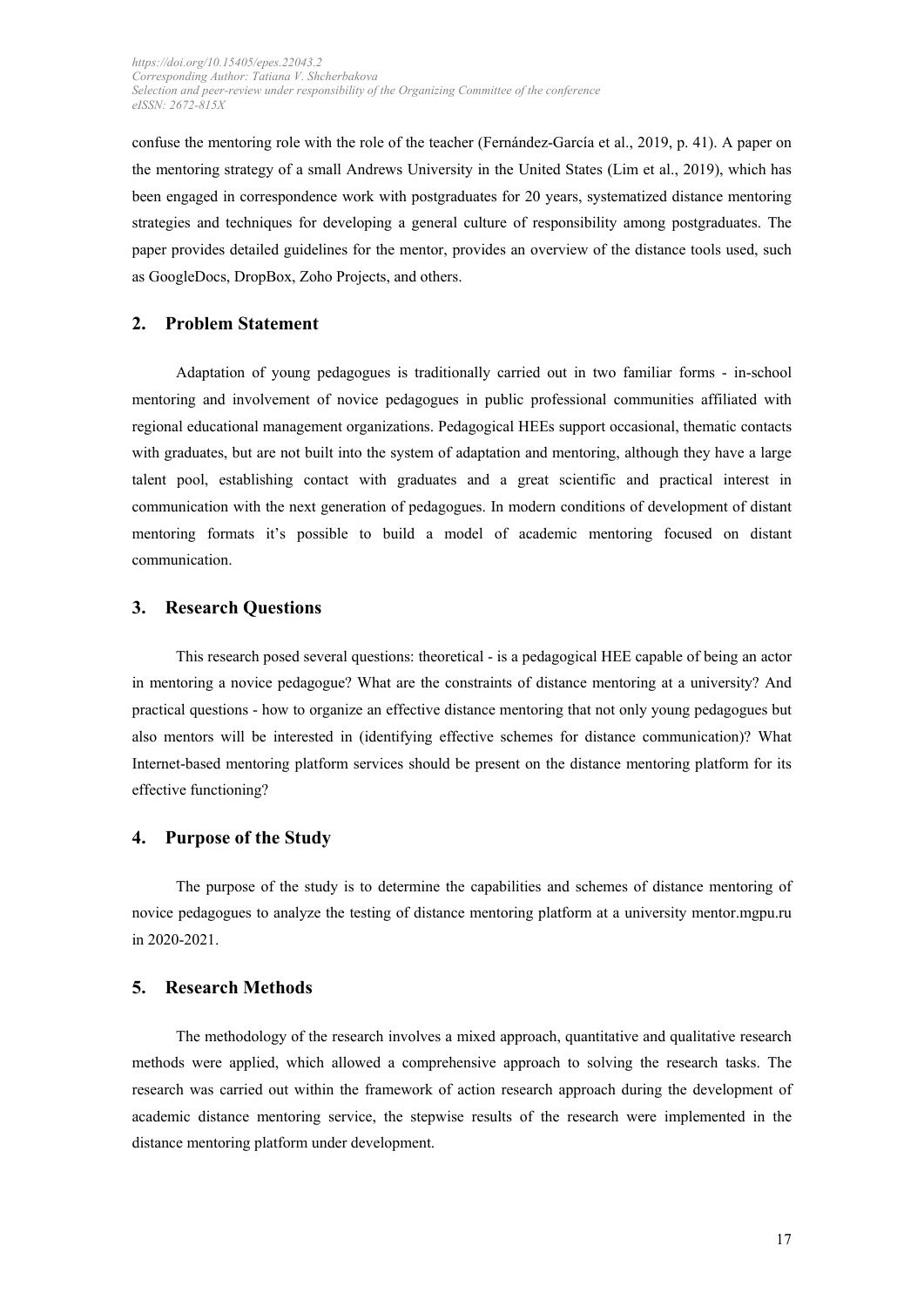#### **5.1. General methodological framework of the research**

The research was conducted in several stages: qualitative analysis of methodological approaches and practices of distance mentoring, by reading public scientific publications on distance mentoring; qualitative analysis of mentors' and young pedagogues' statements systematized during a series of design workshops of the distance platform and professional development courses for mentors from a list of MCU professors and graduates participating in the testing of the distance mentoring platform in 2020-2021; empirical observation of the distance mentoring platform user activity during the 2020-2021 testing, as well as quantitative and qualitative analysis of case studies on the mentor.mgpu.ru platform.

### **5.2. Basis for the research and research participants**

The experience of integrating academic and in-school mentoring for young pedagogues is virtually non-existent in the scientific literature (Bulankina et al., 2020; Chekalina & Lebedenko, 2020). A valuable exception is the paper of Rigmor Olsen (2020) analyzing Norway's practice of arranging mentoring for future elementary school teachers by school pedagogues-mentors and academic pedagogues in the context of the Research and Development (R&D) mentoring approach.

The development and testing of the distance mentoring platform was carried out at MCU from 2019 to 2021 as part of two research works of the Institute of System Projects of MCU: "Implementation of models of mentoring and methodological support for young teachers (M&MS YT) in the practices of Moscow schools (2019–2020)" (Moiseev, 2019) and "Development and testing of academic methods of distance mentoring of young professional graduate of college of education working in educational institutions of Moscow" (2020–2021) (Shcherbakova, 2020). The research analyzed the results of design workshops, where 96 people participated, 57 of them - teachers of HEE, 39 - young pedagogues with less than three years of experience, and advanced training courses on distance mentoring (47 mentors). The testing of distance mentoring platform mentor.mgpu.ru was attended by 40 HEE faculty members and 95 HEE graduates, working as pedagogues in schools in Moscow and Moscow region not more than three years.

# **6. Findings**

#### **6.1. Functionality and content of the academic distance mentoring platform**

In 2018, Moscow City University launched a program to support graduate pedagogues in their first year of teaching after completing their bachelor's degree, as part of the "Moscow Teacher Certification" project<sup>1</sup>. An annual support program was developed for project participants that included a number of public events - meetings with faculty members and school principals, thematic webinars and workshops, as well as meetings in Open Space format, where graduates exchanged impressions about their work at school and discussed professional issues. These events were held in a face-to-face format and were broadcast online. One element of the support was a digital platform - the Internet site mentor.mgpu.ru, where graduates could choose a mentor and communicate with him/her online. This service was

<sup>&</sup>lt;sup>1</sup> Official project pag[e https://insp.mgpu.ru/mosteacher\\_about](https://insp.mgpu.ru/mosteacher_about) (Accessed on 19.10.2021)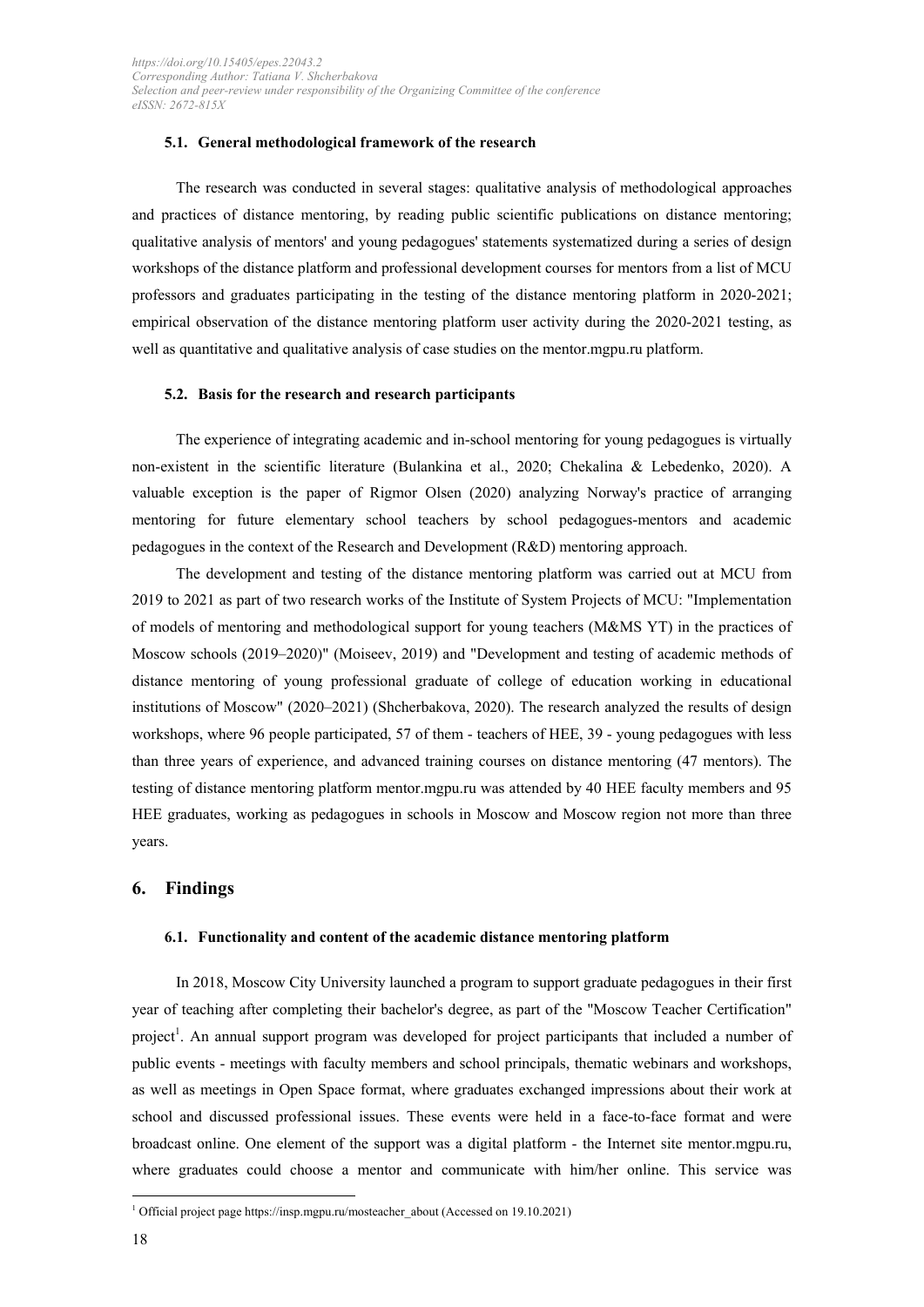positively evaluated by graduates, but until 2021 it worked in test mode, the number of users was very limited, as evidenced in Table 1, the site was not unique and functioned as a local social network with online conferencing function.

| $\overline{\phantom{a}}$<br>Year | Number of mentors from the<br>HEE | Number of young pedagogues-<br>users |
|----------------------------------|-----------------------------------|--------------------------------------|
| 2018                             |                                   |                                      |
| 2019                             |                                   | 35                                   |
| 2020                             |                                   | 41                                   |
| 2021                             | 40                                | 98                                   |

**Table 1.** The number of users of distance mentoring platform mentor.mgpu.ru in 2018- 2021. Source: author's development

Due to the transition in 2020 to distance and then mixed teaching during the COVID-19 pandemic it was decided to move the distance mentoring to MS Teams platform, as teachers of Moscow schools and teachers of MCU carried out teaching activities on this platform. The mentor.mgpu.ru website posted links to connect to MS Teams in the news section. In 2021 a series of focus groups with graduates were held and the functionality of the platform was redesigned. The updated version of the platform represents a professional community of graduates and mentors from the HEE and is a space for the development of all participants.

After registering in the system, the graduate goes through online questionnaires about his/her professional activities, this data is stored in the system and form the basis for multifactor monitoring, if necessary, the mentor can get access to the necessary block of information. The graduates are no longer assigned a specific mentor, the counseling assistance is provided ad hoc, on-demand in the form of a case study.

The mission of distance mentoring is now, on the one hand, to organize an electronic service to help young pedagogues by faculty members and staff of the HEE and to form a pool of HEE faculty members and staff at MСU with mentoring competencies, on the other hand. For HEE faculty members and research scientists, distance mentoring is a new opportunity to develop mentoring competencies and self-development. An important feature of the distance mentoring approach is now the situational nature of its implementation. The remote format and semi-automated mentoring algorithm makes it possible not to assign a mentor to a young pedagogue for a long period, but to respond to a request from a young pedagogue immediately, to address the request not only to those mentors who are competent in a particular area, but also have a real opportunity to consult in the near future. The basic principles of the methodology of graduate-pedagogue distance mentoring developed at MСU are digitalization, remotability, openness, dynamism, variability of communication formats, collaboration, mutual development of mentee and mentor, practice-oriented, situationality, stepwise solution strategy, problem situation specification, mentoring iterations, decomposition of complex tasks into their simplest components, the case approach, therefore, the focus of attention shifts from the mentee's personality to the situation, the multiplicity of solutions, since there is no one correct solution.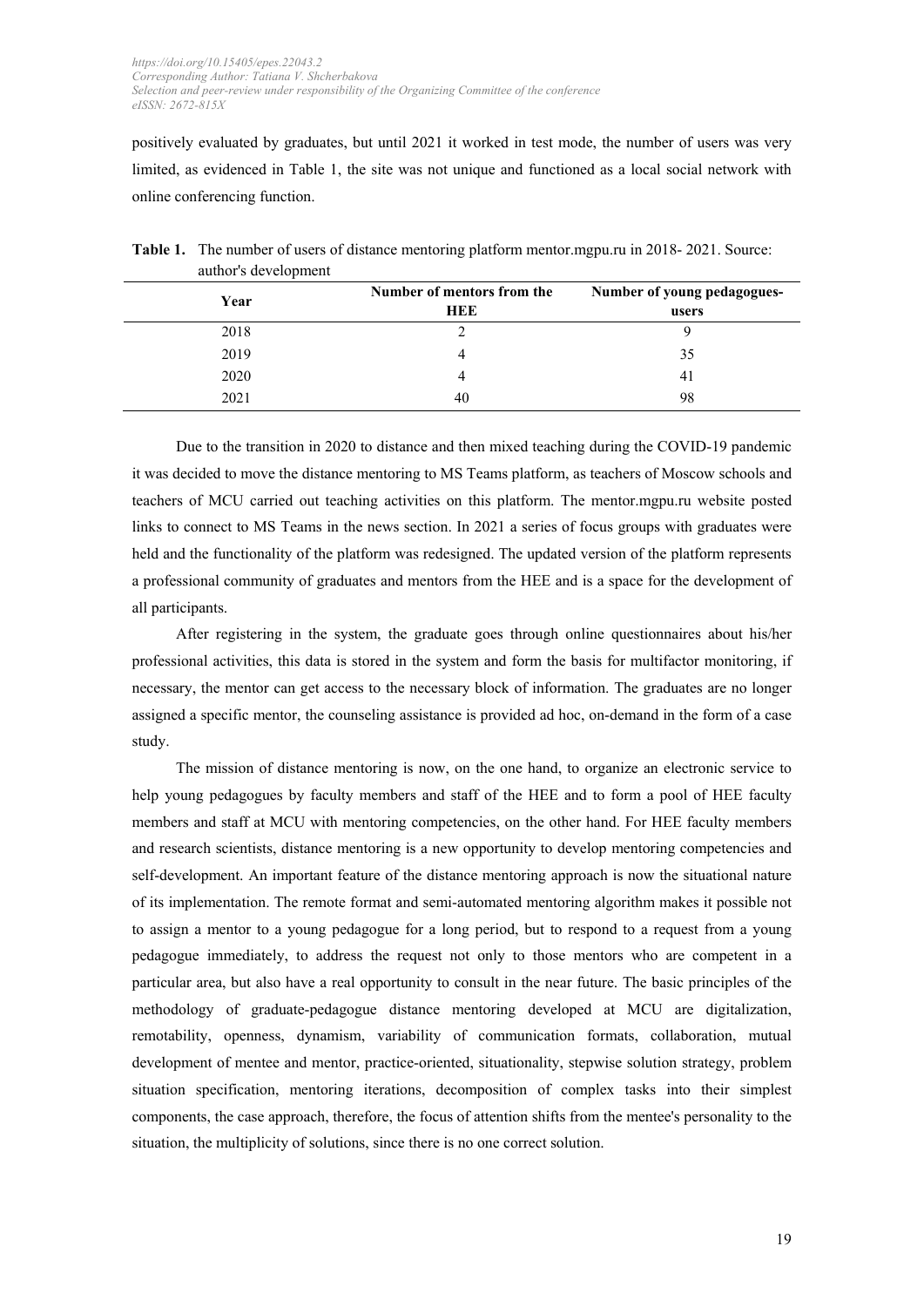The mentor profile (Figure 1) is a kind of business card reflecting his/her subject area of consulting, scientific interests, it's on the platform in the public domain, it can be viewed by unregistered users, which solves the problem of expert positioning of the college employee for the general public.

| mentor.mgpu.ru                                | "mentor.mgpu.ru                                          |
|-----------------------------------------------|----------------------------------------------------------|
| <b>MY PROFILE</b>                             | YOUR POSITION *                                          |
|                                               | Junior Researcher<br>$\epsilon$                          |
| YOUR PHOTO*                                   | AREAS IN WHICH YOU                                       |
| Image (jpg, .png, .gif . jpeg) no larger than | CAN ADVISE *                                             |
| 150x150 px. The image will be automatically   | $\times$ <b>CM</b> Ontitioning and evaluation            |
| cropped to square.                            |                                                          |
|                                               | x Methods of teaching the subject                        |
| Select                                        | x Professional ethics                                    |
| file or drag it to this area                  | $\times$ Digital technologies                            |
|                                               | THE AREA OF YOUR PROFESSIONAL                            |
| YOUR LAST NAME *                              | <b>INTERESTS</b>                                         |
| <b>AND THINKING</b>                           | Measurements in psychology and education,                |
|                                               | assessment of professional competencies and              |
| YOUR NAME *                                   | adult development                                        |
| SACK LAN                                      |                                                          |
|                                               | LINKS TO YOUR WORKS OR PROJECTS<br>١l                    |
| YOUR PATRONYMIC *                             | https://vestnik.tspu.edu.ru/files/vestnik/PDF/articles/a |
|                                               | ygunova o. a. 232 241 5 194 2018.pdf                     |
| AND THE BANK                                  |                                                          |
| YOUR PLACE OF WORK                            |                                                          |
|                                               | YOUR PROFESSIONAL MOTTO                                  |
| MSPU <sup>'</sup><br>$\checkmark$             | We cannot control what we cannot                         |
| INSTITUTE OF MSPU'                            | measure. (Peter Ferdinand Drucker)                       |
| Institute of System Projects                  |                                                          |
|                                               | (Save changes                                            |

**Figure 1.** Mentor Profile on the mentor.mgpu.ru platform

In the personal area of each user there is a calendar of events, where everyone can add an online event or post an announcement of an offline event with professional content. The platform is equipped with a personal messaging service. The specifics of the platform are in the developed and tested method of case-mentoring.

# **6.2. Principle of implementation of the method of distance case-mentoring on the mentor.mgpu.ru platform**

The system-forming elements around which all the work of the platform is built are the problem situations described by young pedagogues. Thus, the unit with which the mentor works on the platform is not the mentee, but the problem cases. This methodology implies the rejection of systematic counseling of a young pedagogue by only one mentor, as this method is implemented in the system of in-school mentoring and, coming to the HEE for counseling, the young pedagogue often has a narrowly situational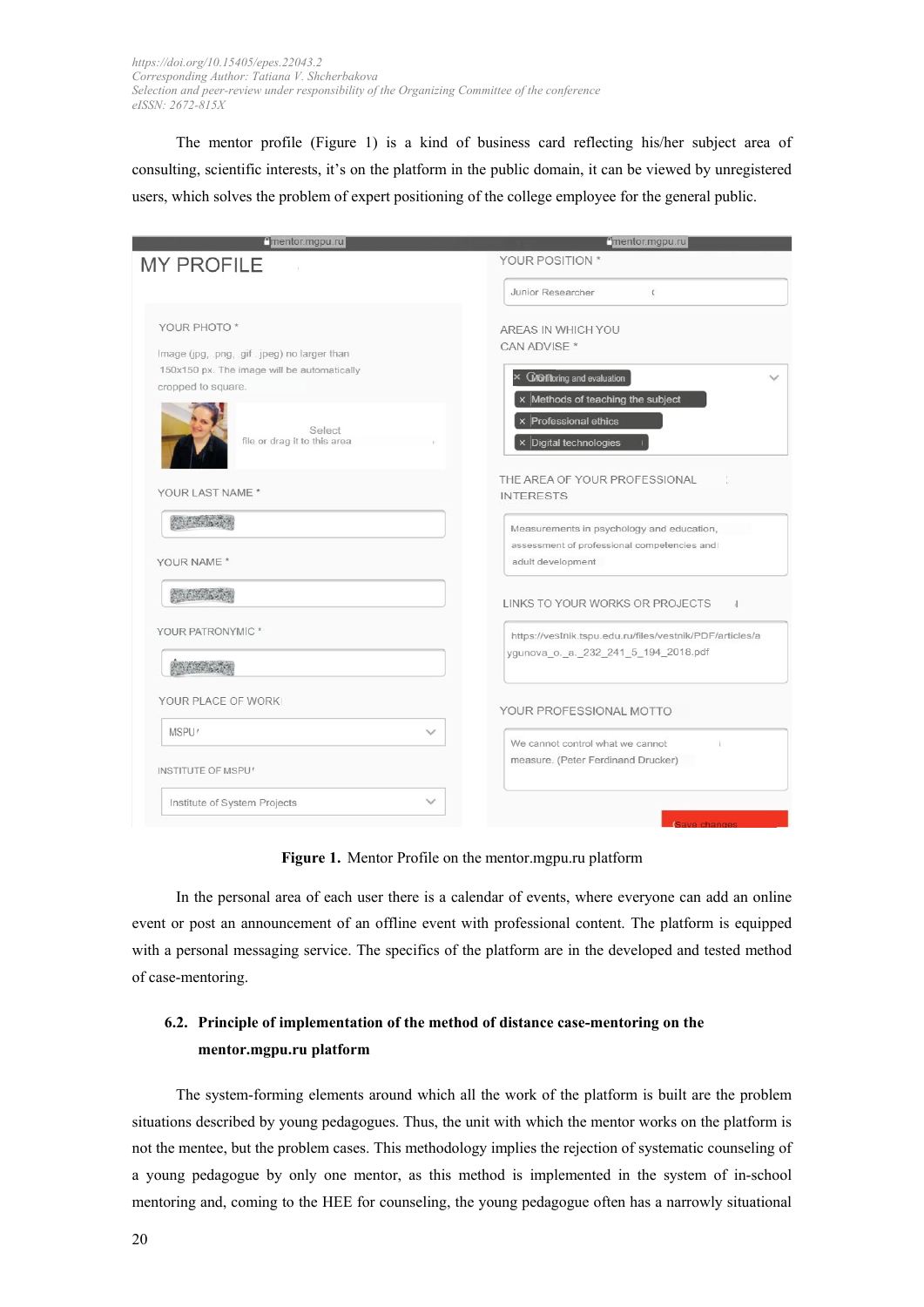one-time request. In case of a prolonged counseling at the HEE, the young pedagogue gets an opportunity to seek advice from different mentors who have a high degree of expertise in different areas, which should ensure a higher efficiency of academic mentoring through this method. Each case of a young pedagogue can get to the consideration of a separate mentor according to the profile of his specialization. Let's consider stages of implementation of the method on a specialized communication Internet platform.

The stage of creating a case. The young pedagogue describes the problem case in the process of filling out a specially created electronic form for case creation. The structure of the case can be found in detail in clause 6.2.1.1. Special selection fields in the case structure allow to systematize and relate the case to the scope of mentor consulting, the platform reference materials (library) and the archive of previously solved cases on the platform. The archive and library serve as the system's first automatic response to a user request. Each case automatically receives a unique number on the platform and is recorded in the system as an independent unit, the statistics of work with which is easy to trace for the platform administrator.

The stage of selecting a mentor. As a result of automatic analysis of the case, it's offered to the mentors (one or more) corresponding to the declared profile. The young pedagogue sees the information about these mentors in the corresponding personal area interface, and selects one mentor. Once the young pedagogue has selected a specific mentor for his or her case, the case is displayed in the mentor's personal area. The electronic system notifies the mentor about the request for consultation, then the mentor either accepts the case or refuses, if some conditions do not allow him/her to consult on this issue, then the electronic system produces the second round of case assignment to other mentors.

The step of mentor's work with the case. After accepting the case, the mentor gets acquainted with the case and receives a list of questions-hints from the electronic system, which should be additionally asked to the author of the case to clarify and develop the specific situation, the list of questions is presented in clause 6.2.1.2. This list is not redundant, the mentor can choose a ready-made question and ask his/her own by placing it in the "other" field. Two types of questions are used: clarifying and developing. Developing questions actually lead the pedagogue to reformulate the case. Once the young pedagogue sees the questions in his/her area and has the opportunity to answer them, he/she has the opportunity not only to specify the situation, but also to rephrase or even completely change the description of the case. This function is represented on the platform by the option "Define the problem more precisely". The young pedagogue also receives guiding questions such as: "After you have worked with our questions, do you want to reword the reformulate of the request or make it more precise?" etc. The scenario for the reformulation work is as follows: the young pedagogue may answer "no, I want to keep the first version of the request". This is reflected in the mentor's area. Or "yes, I want to redefine the request." Then the electronic system offers the button "Continue with the case" and the form appears again with the indication that it is the second revision. The methodology calls for up to two iterations of case redefining.

Electronic format of case consulting gives an opportunity to lay down several options of privacy of communication of the young professional with the mentor and case solution: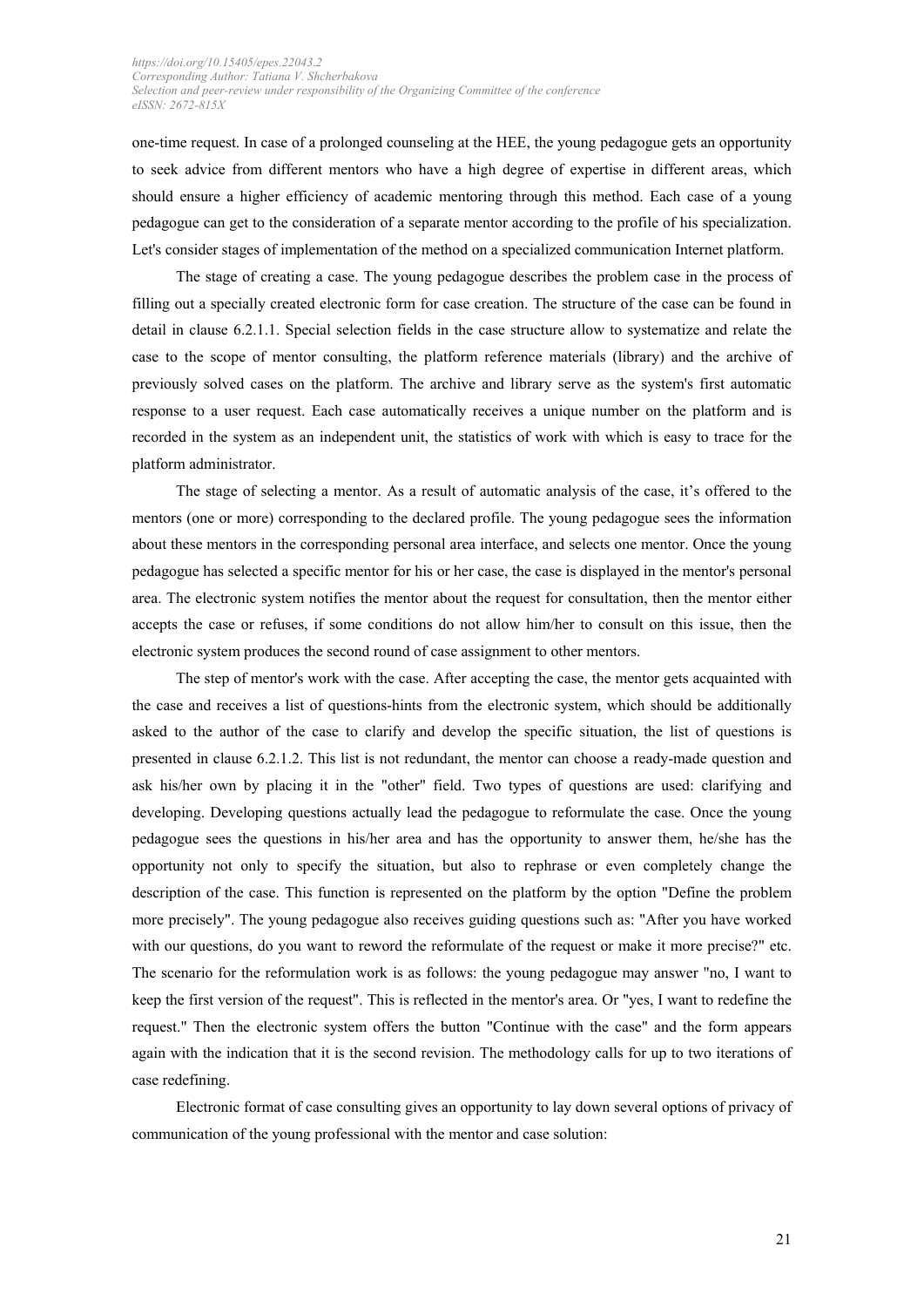a) personally - in person, via chat or any other personal communication channel, and clarify additional details. In this case the identity of the young pedagogue and the general data of his/her platform user profile are available to the mentor.

b) anonymously, this format is used if the young professional for some reason considers it unnecessary to reveal his/her identity, then the mentor displays the function "Write a possible solution" in the field that opens and "send" the solution. The young pedagogue will see the solution, but does not come out to face-to-face communication with the mentor. It should be noted that this format is not available for in-school mentoring, although it is extremely important when dealing with crisis situations where pedagogues are unable to discuss school problems by revealing the identity;

d) collectively. This option allows the mentor to consult with another mentor by clicking on the "Take opinion of a colleague" button, it makes information about the case available to specific mentors;

c) publicly - send the case for group discussion in the platform forum. In this case, the case is posted on the forum in the section "What to do? Looking for a way out together" in impersonal form, without direct or indirect reference to pedagogues, school and other participants in the educational process, other mentors and young professionals can join the discussion of solutions. Public discussion can be independent as well as a part of the existing discussion, in the development of the topic, add a case to the existing public discussion.

It should be noted that the young pedagogue, the author of the case, has the absolute right to choose the format of communication and discussion of the case.

The stage of reflection of the case solution. After the mentor has given a "possible solution," the young pedagogue can: a) complete the case solution, take the mentor's advice into account, and fill out a reflection sheet; b) run a second opinion, choose another mentor, and go the same way. The "second opinion" option is available only once. After receiving the second opinion, the young pedagogue fills out a reflection sheet. The moderator of the website has full access to the history of case iterations, which is also an opportunity for reflection and research analysis by the developers of the methodology and the HEE as a subject of mentoring in general.

Case solution unification stage. After the work with the case is completed, the case in an impersonal form together with the clarifications, materials and solutions goes to the library of the platform. Here the case can be viewed by all platform users.

#### **6.2.1. Distance mentoring platform rubricator**

The end-to-end rubricator platform consists of eleven items presented in Table 2. According to this rubricator, the mentor marks the counseling areas in the personal area. The young pedagogue assigns rubricator tags to the case study. All reference materials in the library are also labeled according to the common rubricator when they are added. This end-to-end nature allows one to easily organize all the resources of the platform.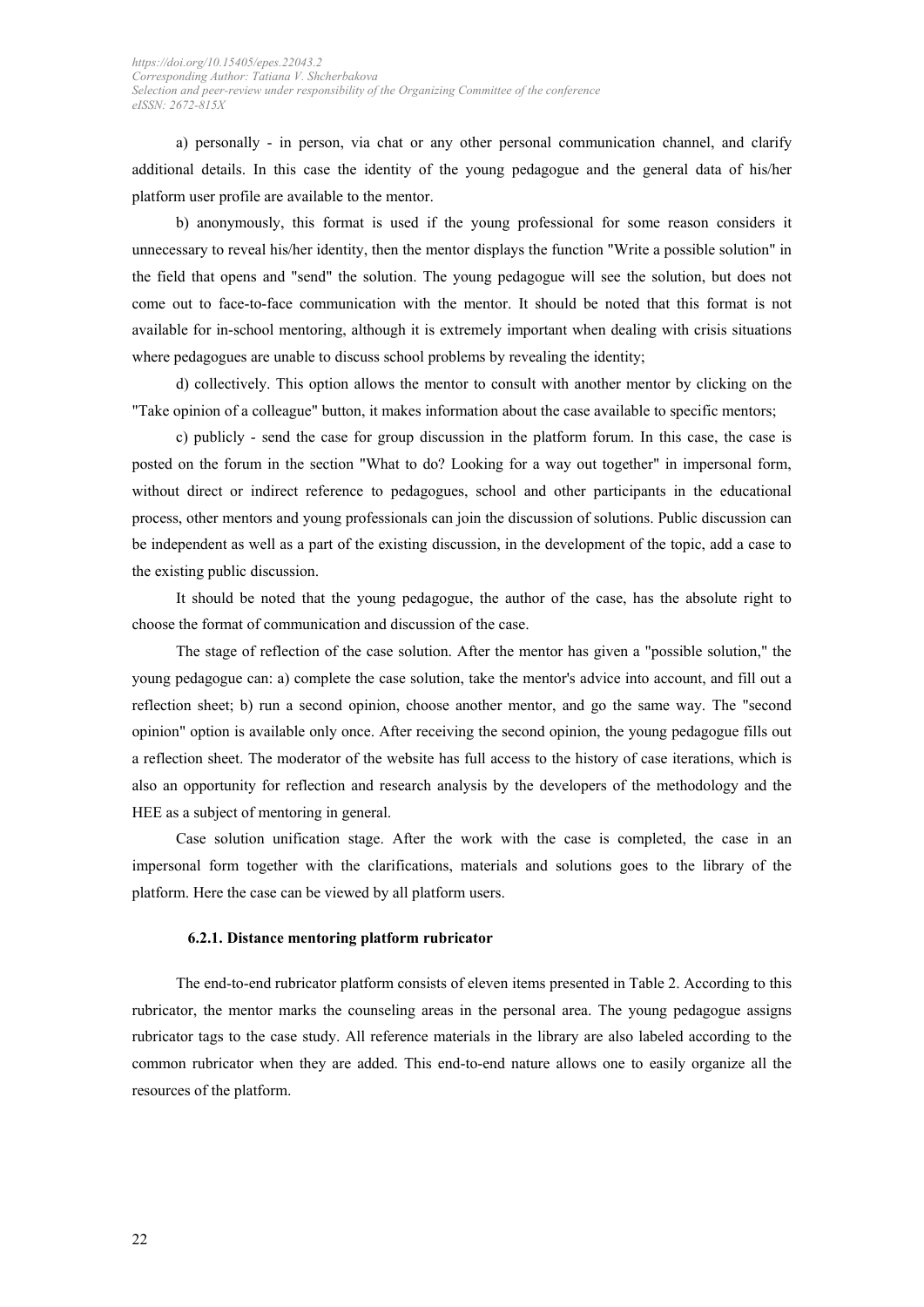| <b>Rubric/tags</b>                           | <b>Explanatory commentary</b>                                |  |
|----------------------------------------------|--------------------------------------------------------------|--|
|                                              | Normative legal acts, Federal State Educational Standards    |  |
| <b>Education Law</b>                         | (FSES), Labor Code of the Russian Federation (LC RF),        |  |
|                                              | Uniform Qualification Reference Book Guide (UQRBG),          |  |
|                                              | professional standards                                       |  |
|                                              | Communication with colleagues, students, including in the    |  |
| Professional ethics                          | digital environment. Effective speech strategies. Conflict   |  |
|                                              | resolution                                                   |  |
| Class management. Motivation.                | Organization of group work, cooperation, maintaining         |  |
|                                              | discipline.                                                  |  |
|                                              | Interactive forms of classroom management. Digital learning  |  |
| Digital technologies.                        | environment. Mixed and hybrid learning. Flipped classroom    |  |
|                                              | and others.                                                  |  |
| Individualization of the educational process | Tutorial. Special needs. Giftedness.                         |  |
| Methods of teaching the subject.             | Features of teaching the subject. Working programs. Didactic |  |
|                                              | know-how.                                                    |  |
| Control and evaluation                       | Current control and intermediate attestation. Forms of       |  |
|                                              | procedures. Grading                                          |  |
|                                              | Urban infrastructure and its use. Integration of basic and   |  |
| Urban educational projects                   | supplementary education. Navigation of educational           |  |
|                                              | resources                                                    |  |
| Self-management                              | Self-development. Career building. Helpful partnerships.     |  |
|                                              | Competitions. Professional development                       |  |
|                                              | Duties and rights of a pedagogue. Internal corporate         |  |
| Interaction with parents                     | standards for interaction with parents. Handling of appeals  |  |
|                                              | and complaints.                                              |  |
| Personal resources                           | Emotional intelligence. Leadership. Meanings and values.     |  |
|                                              | Strategies for personal development                          |  |
| Work with families in the risk group.        | Cases of social and pedagogical neglect, family violence,    |  |
|                                              | addiction.                                                   |  |

#### **Table 2.** Distance mentoring platform rubricator. Source: author's development

### **6.2.1.1. Case structure**

- Fields to be filled in when submitting a problem case:
- Essence of the problem (up to  $1,000$  characters);
- $\blacksquare$  What actions have you already taken to solve the problem? (Up to 1,000 characters);
- Why is it difficult for you to solve the problem yourself? (Up to 1,000 characters);
- Question to a mentor (up to 500 characters);

Participants of the situation (multiple choice from the list: parents, fellow pedagogues, educational institution administration, administration of the education department, other departments, NGOs, students in preschool, pupils in forms 1, 2, 3, 4, 5, 6, 7, 8, 9, 10, 11);

Specify the problem field of the situation (multiple choices: educational law; professional ethics; class management, motivation; digital technologies; individualization of the educational process; methods of teaching the subject; monitoring and evaluation; urban educational projects; self-management; interaction with parents; personal resources; work with families in the risk group);

How do you prefer to work with the case: (choose one option: personally, the mentor can contact you personally; anonymously, the mentor will not have access to your personal information such as your name, first name, your employer, etc.); you consent to group discussions of the case with both mentors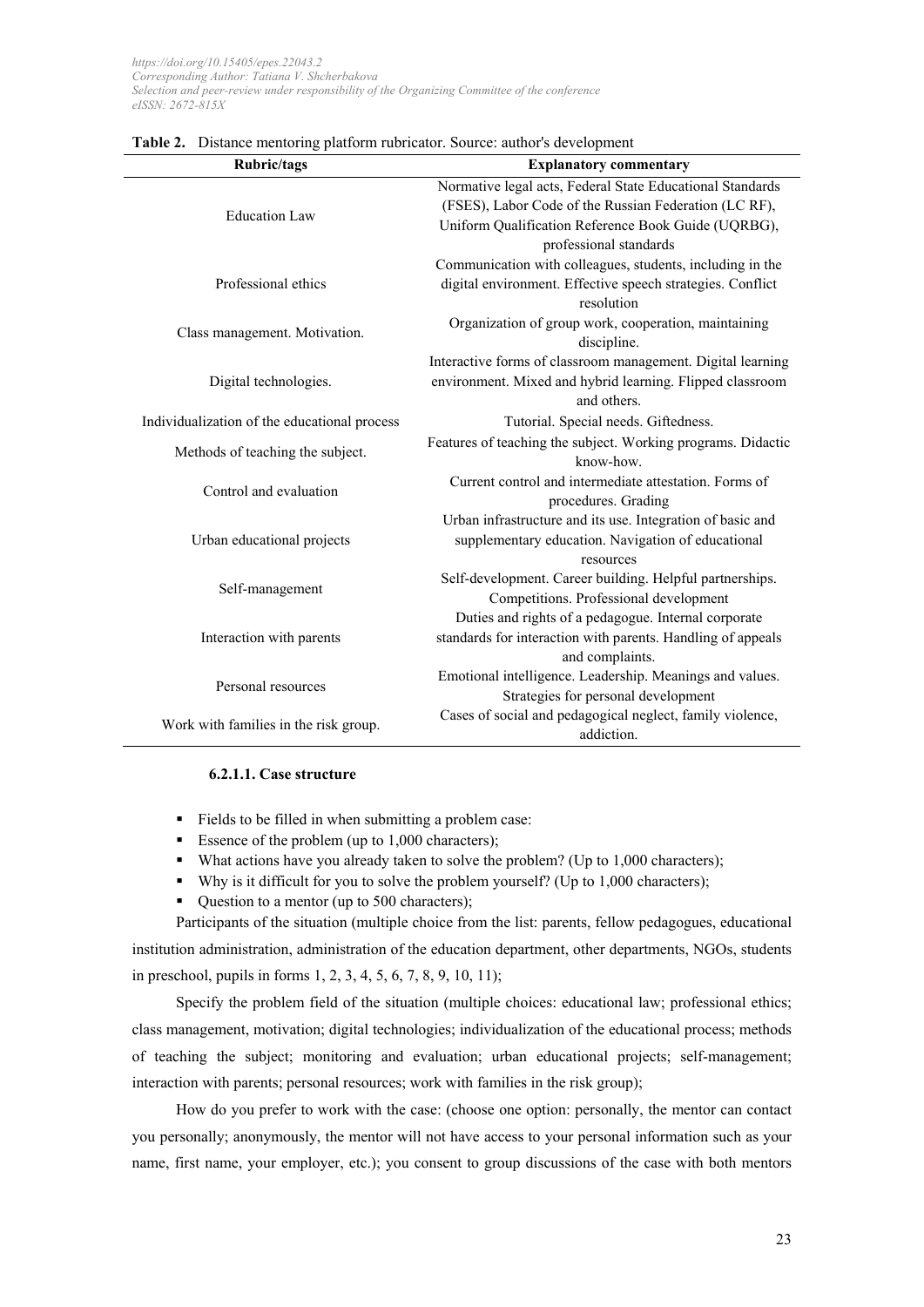and/or other pedagogues as long as your personal information and the individuals and organizations in the case are kept confidential;

Urgency of the solution (choose from the list: urgent, need advice, want expert opinion);

Do you agree to have the solution of this situation posted in an impersonal form on the website in the "History of solutions" section, possible answers "yes" or "no".

### **6.2.1.2. The list of questions to choose the expert when you first meet the case**

Developmental questions about goals and motives: What exactly do you want to get out of this coaching session? What goal do you really want to achieve by solving the problem described? What would be the ideal result? Describe it. What do you want to change in your work by solving the situation described? How would you, your students, and your colleagues benefit if you achieved this goal?

SWOT analysis: think and describe your strengths important in this situation; think and describe your weaknesses important in this situation; think and describe external circumstances that hinder, threaten, obstruct you; think and describe external circumstances that could help you, be a source of additional resources and opportunities

Questions about possible options and ways of solving: what options do you see for yourself and why aren't you satisfied with them? What do you think you need to do next? What could be the first step, from your perspective? What happens if you do nothing? What is already working for you in this situation? What is good about it? What is the most difficult thing for you to deal with? How have you handled situations like this before?

Questions to help you plan: What three actions can you take to see your first result as early as this week?

### **6.2.2. Platform library and statistics**

- The distance mentoring platform library consists of two types of materials.
- Type 1 solved cases, which automatically go to the library after completing them (anonymously).
- Type 2 articles, books, or links to any external resources, links that mentors attach to the solved case.

Articles and other resources can be added by website moderators or mentors. Each material of any type when entering the library is provided with tags and characteristics, according to the platform end-toend rubricator.

During the testing and operation in 2021 on the platform 37 cases, their distribution by rubric is shown in Figure 2.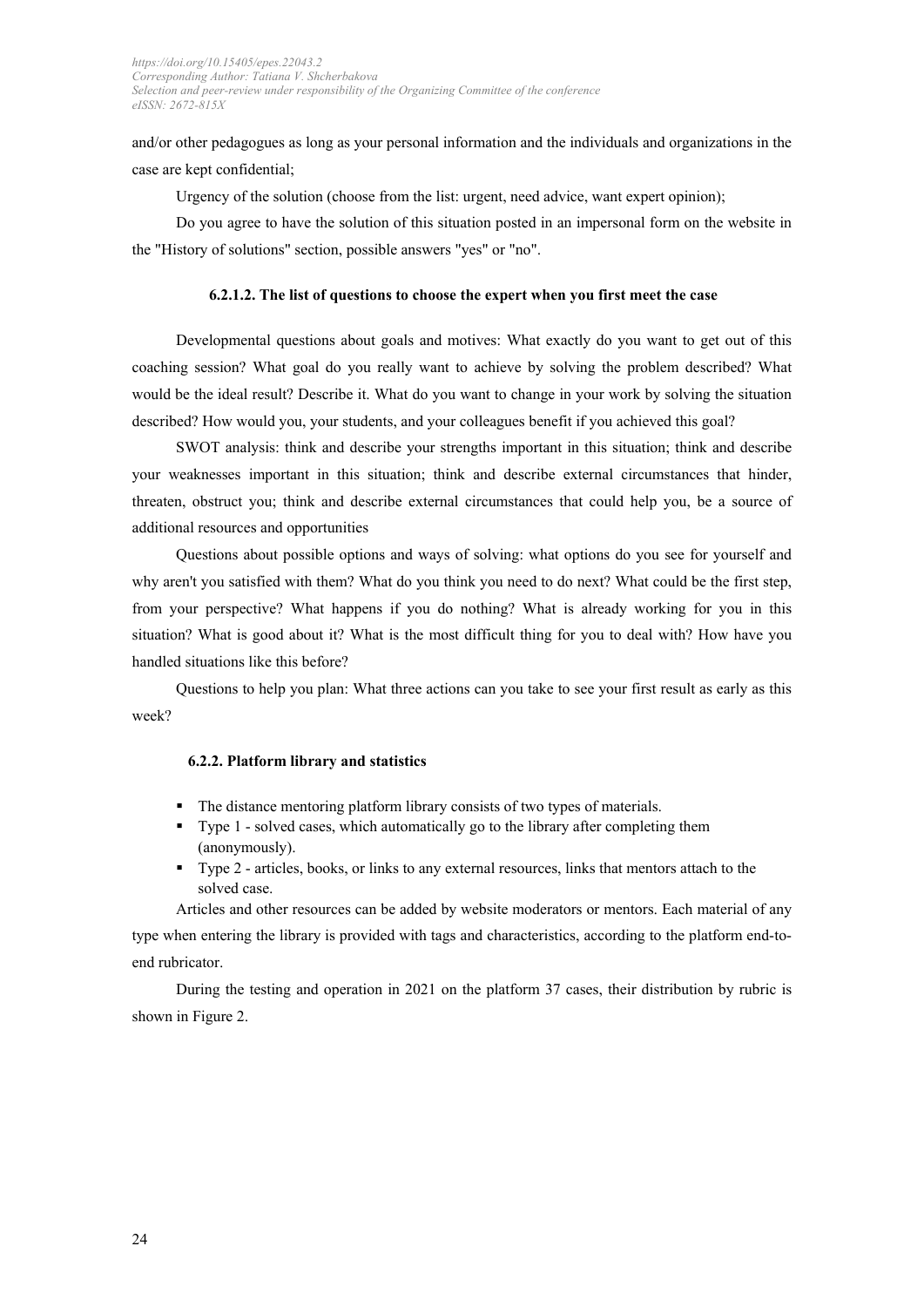

**Figure 2.** Distribution of cases by rubric. Source: author's development

11 cases (18 %), as the most numerous group, concern questions of management of a class and motivation of students, the second most popular field of advising is interaction with parents and conflict resolution with them, 11 cases (16 %) are about this, another similar block of cases - professional ethics, here cases concern ethics of conflicts of a pedagogue not only with parents, but also with children and school administration, there were 8 (13 %) cases. The smallest number of requests concerned the use of digital technology - 3 cases (5%) and 1 case about Moscow city educational projects, on the selfdevelopment of a pedagogue - there were no sales management advice requests, which indicates the motivation of requesting the aid of the platform. Young pedagogues ask questions primarily faced with conflict situations, the prospect of professional development is not a popular subject of referral to a mentor.

# **7. Conclusion**

The technological and methodological search for effective distance mentoring techniques is a traditional subject of research in the development of e-learning methodologies. During the 2020-2021 pandemic, a surge in distance college consulting and mentoring has been recorded, with medical schools leading the way. Mentoring initiatives of HEEs are most often ad hoc and chaotic in the form of forums, training and motivational webinars, creation of thematic communities in social networks. During the development and testing of the mentor.mgpu.ru distance mentoring platform no similar practices were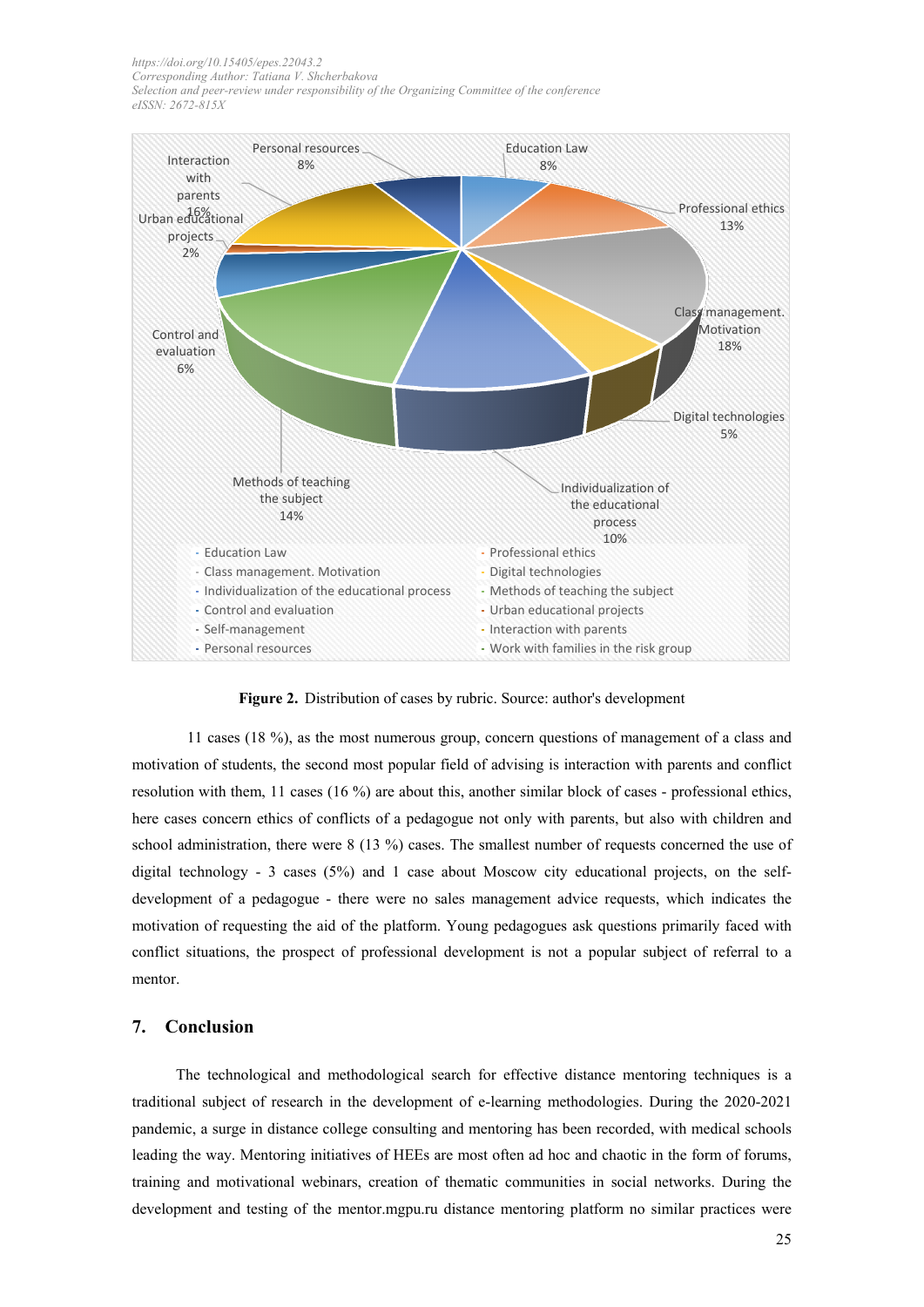identified. MСU implements the technology of work of university mentors with cases of novice pedagogues. The principles for implementing this technology are: narrowly segmented counseling, when the mentor works with a specific request, not with the young teacher; solution of the redefined case in the format of the answer to a specific question; each counseling request is atomized to a separate case; stepwise solution strategy; clarification, subsidiary text to the case by the young pedagogue, which itself is already part of the solution; a series of iterations to clarify the case, variability of communication formats; multiple solutions, mentor gives not a correct but a possible solution, because there is no one correct solution.

#### **7.1. Vulnerability of distance mentoring of pedagogues**

The research identified factors that can negatively affect the systemic and mass application of academic distance mentoring. HEE faculty members have no direct motivation in mentoring, some HEE teachers believe it is possible to act as a mentor only in relation to a narrowly specific area, limiting themselves to specialized subjects, leaving no opportunity to advise graduates on a broad psychologypedagogy profile, in particular in the field of self-management, education system development and pedagogical communication. Busy schedules of HEE faculty members also makes it difficult to include them in mentoring. There are no qualimetric technologies regarding mentor activities. External mentoring, such as a pedagogical HEE in relation to the school where a young teacher works, causes ethical and cultural concerns among young pedagogues. Some of them are unsure of the legitimacy of seeking advice when dealing with controversial issues from an outside organization.

### **7.2. Trends in the use of the distance mentoring platform identified during the testing**

During the designing and testing of the platform services mentor.mgpu.ru the most attractive ones for novice teachers were selected: an information portal about teacher work and professional development, request for personal consultation of a mentor on a problem situation - case solution technology, conversation with the mentor online, creating public themed events for a group of young teachers, which can be initiated by both mentor and mentee, creating and conducting remote discussions and discussions for young teachers, online surveys The case method, remotability and possible anonymous application of a young pedagogue make the mentor.mgpu.ru platform a semi-automated mentoring service; with the accumulation of a pool of solved cases it is possible to apply artificial intelligence technologies and expand the algorithm of generating clarifying questions and offering similar, already developed solutions for a similar situation. The mentor.mgpu.ru platform has potential, it can become a center of professional community of young pedagogues-graduates of MСU, for further development it is expected to involve pedagogues with work experience of three years or more in the practice of mentoring on the platform, which will solve the issue of short-term appeal to the platform, on the one hand, and on the other will ensure the inflow of new mentors competent in pressing issues of life at modern school and teaching routine, well familiar with the principles of the platform and interested in developing their own mentoring skills and self-assessment.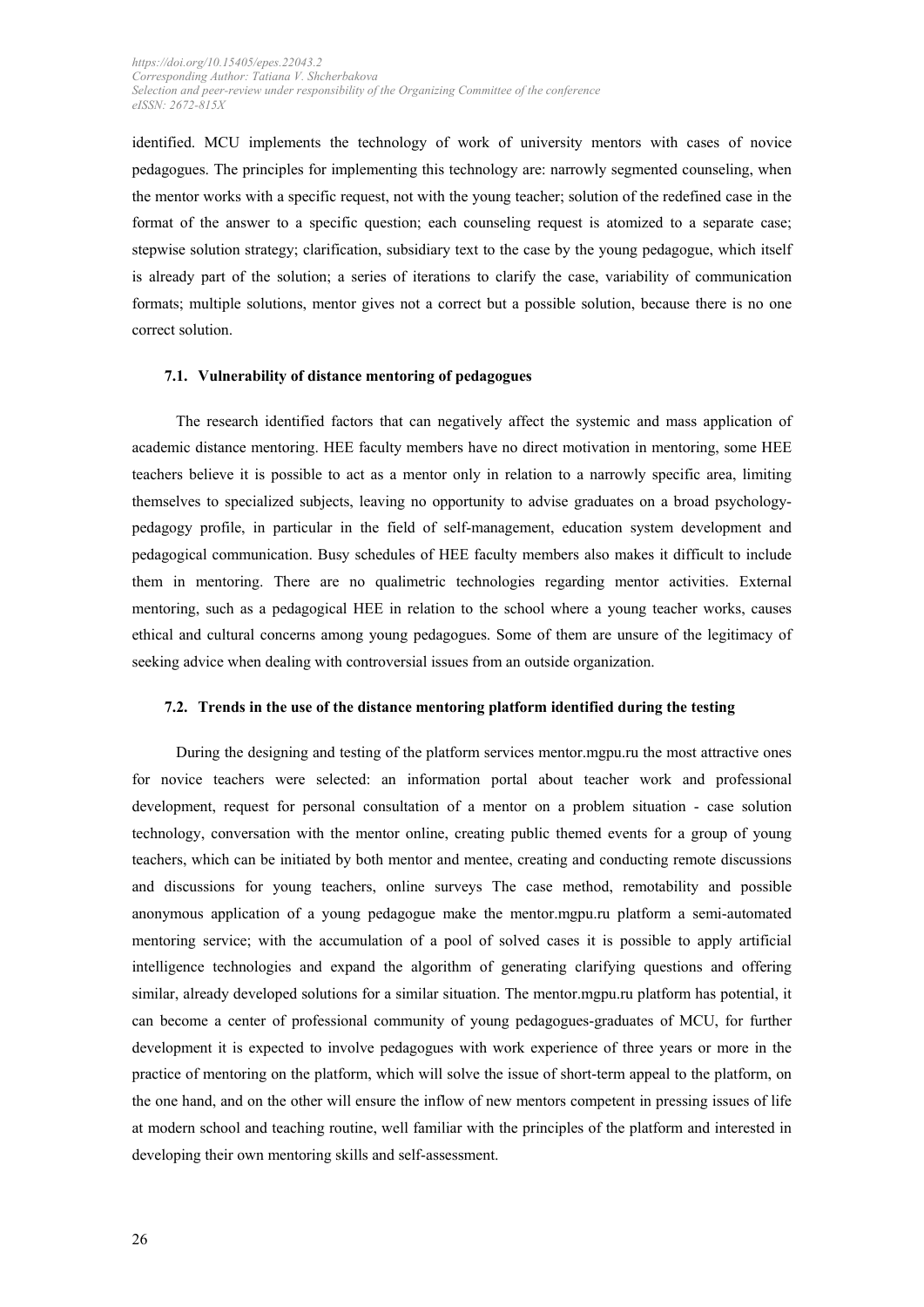# **References**

- Baker, C. K., & Bitto, L. E. (2021). Fostering a Critical Friendship between a Program Coordinator and an Online Adjunct to Achieve Reciprocal Mentoring. *Studying Teacher Education, 17*(2), 188- 207[. https://doi.org/10.1080/17425964.2021.1903413](https://doi.org/10.1080/17425964.2021.1903413)
- Bulankina, N., Malahova, N., Egorova, E., Seredintseva, A., & Tsybaneva, V. (2020). Dominant values of professional development education spaces of cross-border regions in the aspect of postmodernism. *E3S Web of Conferences, 210*. https://doi.org/10.1051/e3sconf/202021022017
- Chekalina, T. A., & Lebedenko A. V. (2020). Distancionnoe nastavnichestvo kak sredstvo podderzhki pedagogov pri realizacii distancionnogo obuchenija [Distance mentoring as a means of supporting teachers in the implementation of distance learning]. In T. Yu. Bystrova, (Ed.), *Pervaya Mezhdunarodnaya nauchnaya konferenciya po problemam cifrovizacii: EdCRUNCH URAL – 2020: materialy konferencii. Pervaya Mezhdunarodnaya nauchnaya konferenciya po problemam cifrovizacii: EDCRUNCH URAL – 2020* [Proceedings of the First International Scientific Conference on Digitalization Problems: EdCRUNCH URAL – 2020. The First International Scientific Conference on Digitalization Problems: EdCRUNCH URAL – 2020] (pp. 376-382). Izdatel'stvo Ural'skogo universiteta.
- Fernández-García, A., Fe Sánchez García, V., & Bullido, N. L. (2019). Análisis del perfil del E-mentor/a en el marco de estudios de posgrado a distancia [Analysis of the profile of the e-mentor in the framework of distance graduate studies title]. *Revista Espanola de Orientacion y Psicopedagia, 30*(3), 26-45*.* <https://doi.org/10.5944/reop.vol.30.num.3.2019.26271>
- Fernandez-Repollet, E., Locatis, C., De Jesus-Monge, W. E., Maisiak, R., & Liu, W.-L. (2018). Effects of summer internship and follow-up distance mentoring programs on middle and high school student perceptions and interest in health careers. *BMC Medical Education*, *18*(1). <https://doi.org/10.1186/s12909-018-1205-3>
- Hill, L. G., Pharm, D., Laguado, S. A., & Pharm, D. (2019). Guidance for Male Mentors to Support the Safety and Success of Female Mentees. *American Journal of Pharmaceutical Education, 83*(10), 2041-2044[. https://doi.org/10.5688/ajpe7533](https://doi.org/10.5688/ajpe7533)
- Irby, B. J., & Pugliese, E. (2020). Mentoring takes on different forms as we physically distance, but personally engage. *Mentoring & Tutoring: Partnership in Learning, 28*(1), 1-5, <https://doi.org/10.1080/13611267.2020.1751540>
- Kahraman, M., & Kuzu, A. (2016). E-mentoring for professional development of pre-service teachers: A case study. *Turkish Online Journal of Distance Education, 17*(3), 76-89.
- Kidd, W., & Murray, J. (2013). Using emerging technologies to develop professional learning. *Professional Development in Education, 39*(2), 165-167. <https://doi.org/10.1080/19415257.2013.771087>
- Lim, J., Covrig, D., Freed, S., Oliveira, B. D., Ongo, M., & Newman, I. (2019) Strategies to Assist Distance Doctoral Students in Completing Their Dissertations. *The International Review of Research in Open and Distributed Learning*, *20*(5), 192-210. <https://doi.org/10.19173/irrodl.v20i5.4532>
- McKimm, J., Ramani, S., Kusurkar, R. A., Fornari, A., Nadarajah, V. D., Thampy, H., Filipe, H. P., Kachur, E. K., & Hays, R. (2020). Capturing the wisdom of the crowd: health professions' educators meet at a virtual world café. *Perspectives on Medical Education, 9,* 385-390. <https://doi.org/10.1007/s40037-020-00623-y>
- Moiseev, A. M. (2019). Model' sistemy distancionnogo nastavnichestva i metodicheskoj podderzhki (NIMP) studentov i molodyh uchitelej v pedagogicheskom universitete [Model of remote mentor system and methodical support (MSAMS) for students and young teachers at a pedagogical university]. *Pedagogy yesterday, today, tomorrow., 2*(3), 20-40.
- Obara, H., Saiki, T., Imafuku, R., Fujisaki, K., & Suzuki, Y. (2021). Influence of national culture on mentoring relationship: a qualitative study of Japanese physician-scientists. *BMC Medical Education, 21*[. https://doi.org/10.1186/s12909-021-02744-2](https://doi.org/10.1186/s12909-021-02744-2)